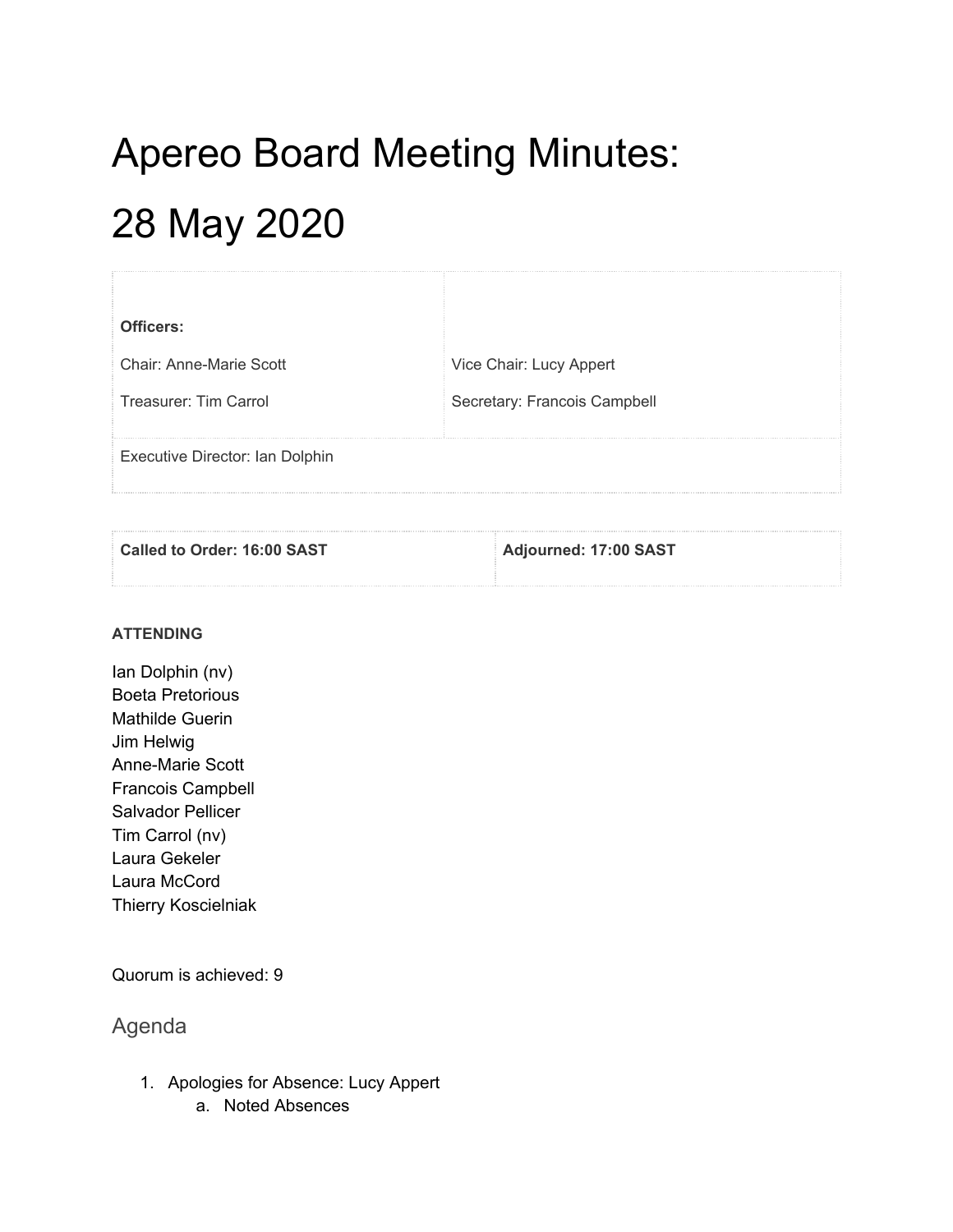- i. Matthew Roscoff
- 2. Minutes of the Previous Meeting (April 7)
	- a. Accuracy
		- i. Small adjustments made
		- ii. Moved and seconded.
	- b. Matters Arising
		- i. None
- 3. Officers decisions since inquorate April Call
	- a. Board Election and AGM Postponement to the Northern Fall (retiring Board members may retain Board membership until this point if they are willing)
		- i. Moved and Seconded
	- b. AXIES MoU In principle agreement
		- i. Moved and Seconded
- 4. Financial Reports
	- a. Standard reports
		- i. Discussed and noted the impact of changes made to the collection process.
	- b. Membership list
		- i. Noted change in memberships and
		- ii. Changes to the reporting is requested and will be followed up on
- 5. Application for membership as Commercial Affiliate: Kanematsu Electronics
	- a. Moved (Boeta Praetorius ) and seconded ( Francois Campbell )
- 6. California Community College Tech Center Incubation Proposal for circulation to open list
	- a. Board reviewed and happy to approve for submission to list.
- 7. Open Apereo 2020 Online
	- a. Resilience Network update
	- b. General update and promotion
		- i. Africa general and South Africa to receive some additional focus.
- 8. OpenEdTech initial conversation proposals for dialog
	- a. Further discussions and a focus on governance and transparency being imperative
	- b. Willingness to further explore and collaborate
- 9. ED Contract update (ID will leave the call for this item)
	- a. Discussing the bridging contract in order to draw up a longer term contract with a redrafted role description.
	- b. Moved ( Laura Gegler ) and Seconded ( Boeta Pretorius ), no votes against.

Items for Future Board Call/ongoing effort:

Apereo Values document / continuing revisions, please review

ED Performance Review

Welcoming policy/Code of conduct suggested addition